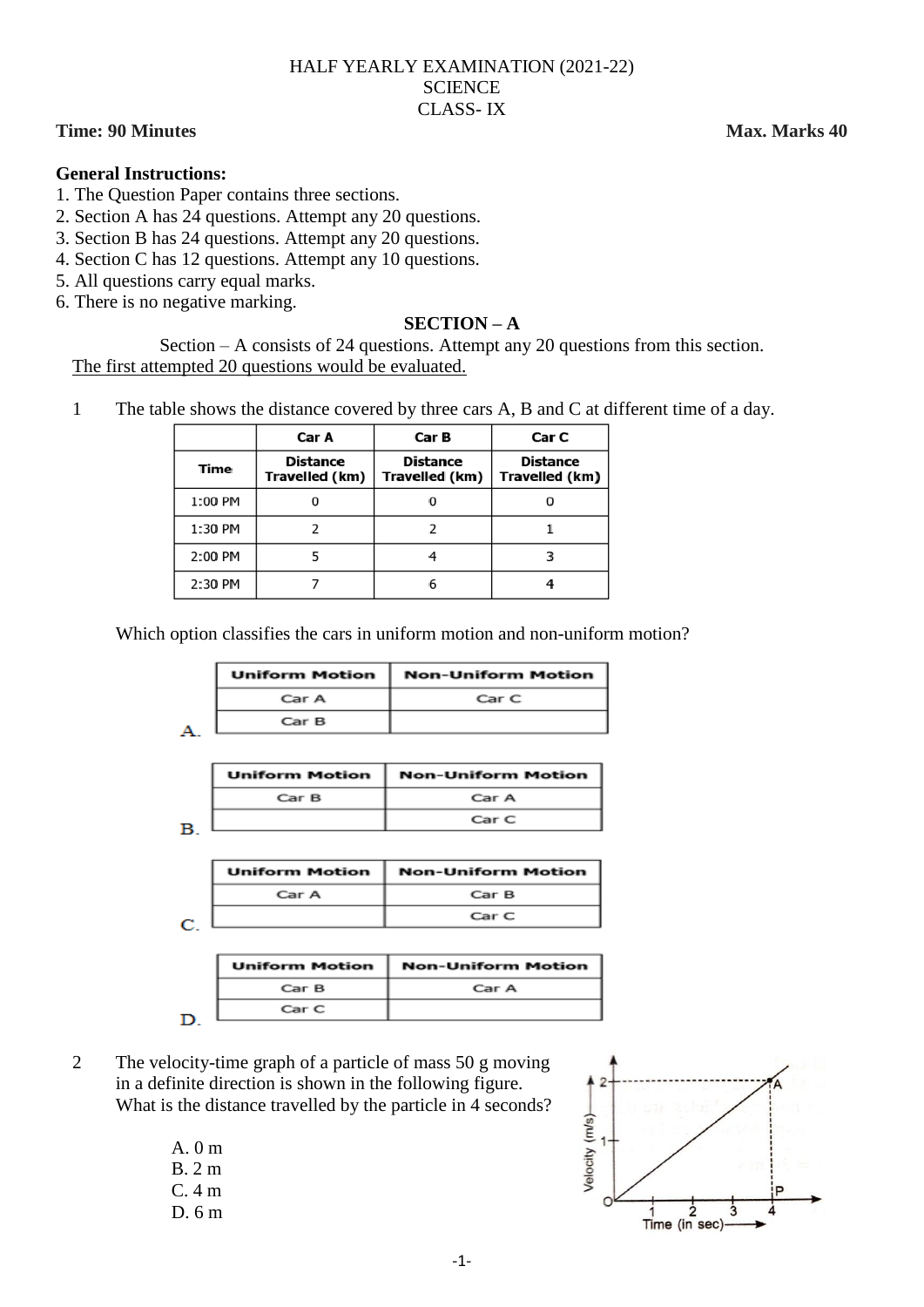3 A person rides a motor bike at the speed of 30m/ s. The person applies the brake and the velocity of motor bike comes down to 20m/ s in 3 s. What is the magnitude of acceleration of motor bike?

> A.  $-3.3$  m/s<sup>2</sup> B. -6.6 m/s<sup>2</sup> C.  $10 \text{ m/s}^2$ D. 16.6 m/s<sup>2</sup>

4 The image shows two mixtures.



Which of the following given statement is correct

- A. Mixture 2 is homogeneous because the components of a homogenous mixture always form separate layers.
- B. Mixture 1 is homogeneous because the composition is uniform throughout the mixture.
- C. Mixture 2 is heterogeneous because the components of a heterogeneous mixture are always liquid.
- D. Mixture 1 is heterogeneous because the components of the mixture are not visible to the naked eye.
- 5 A tincture of iodine has antiseptic properties and is applied to heal cuts and wounds. Which of the following is a correct statement for the tincture of iodine?
	- A. Iodine is the solute and alcohol is the solvent
	- B. Alcohol is the solute and iodine is the solvent
	- C. Any component can be considered as solute or solvent
	- D. Tincture of iodine is not a solution
- 6 The following images show different types of cells.



What could be the reason for their different shapes and sizes?

- A. Difference in their functions.
- B. Whether they are formed first or last in the body.
- C. They are all animal cells.
- D. Some are plant cells and some animal cells.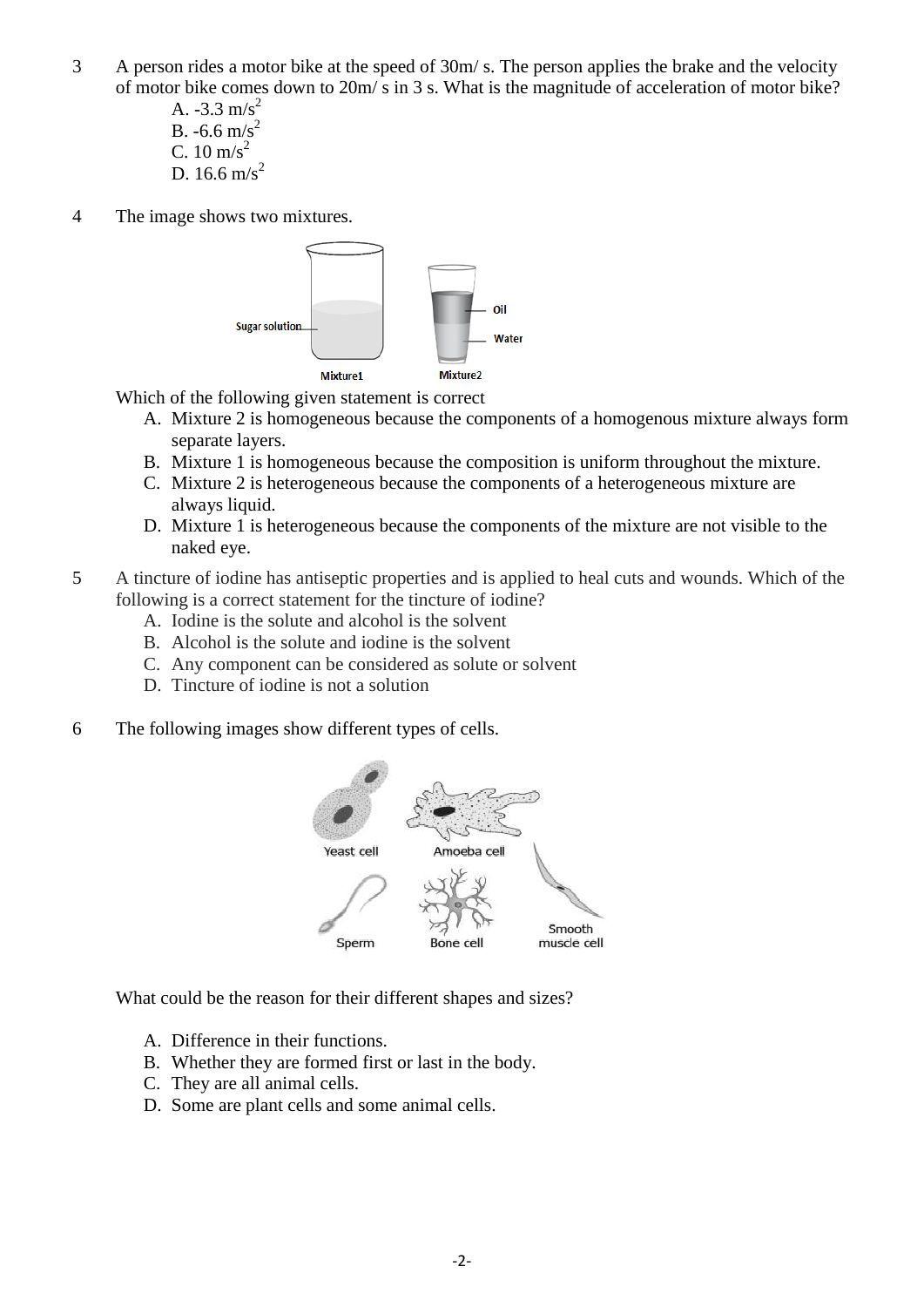7 The image shows how the two cells appear before and after placing in a hypertonic solution.



Based on the behaviour of the cell, identify the cell types.

- A. Cell 1: animal cell, Cell 2: plant cell
- B. Cell 1: bacterial cell, Cell 2: plant cell
- C. Cell 1: Plant cell, Cell 2: animal cell
- D. Cell 1: animal cell, Cell 2: bacterial cell
- 8 What is the structure of a muscle that supports voluntary movements of the body?



9 The following image shows the stem of a plant.



Which type of meristematic tissue is present at the labelled part 'X'?

- A. Apical meristem.
- B. Intercalary meristem.
- C. Lateral meristem
- D. Both apical and lateral meristem
- 10 Read the given statements.
	- 1. Many nerve cells bound together by connective tissue make up a nerve.
	- 2. Areolar connective tissue fills the space inside the organs and helps in repair of tissues.
	- 3. Glandular epithelium is formed by infolding of epithelial tissue.
	- 4. Smooth muscle fibres show characteristic of both striated and unstriated muscles.

5. Skin epithelial cells are extremely thin and flat through which absorption and secretion occur. Select the INCORRECT statements.

- A. 4 and 5
- B. 1, 3 and 5
- C. 1, 2 and 3
- D. 2, 3 and 4

11 Parenchyma cells containing air cavities are called:

- A. Aerenchyma
- B. Sclerenchyma
- C. Chlorenchyma
- D. Collenchyma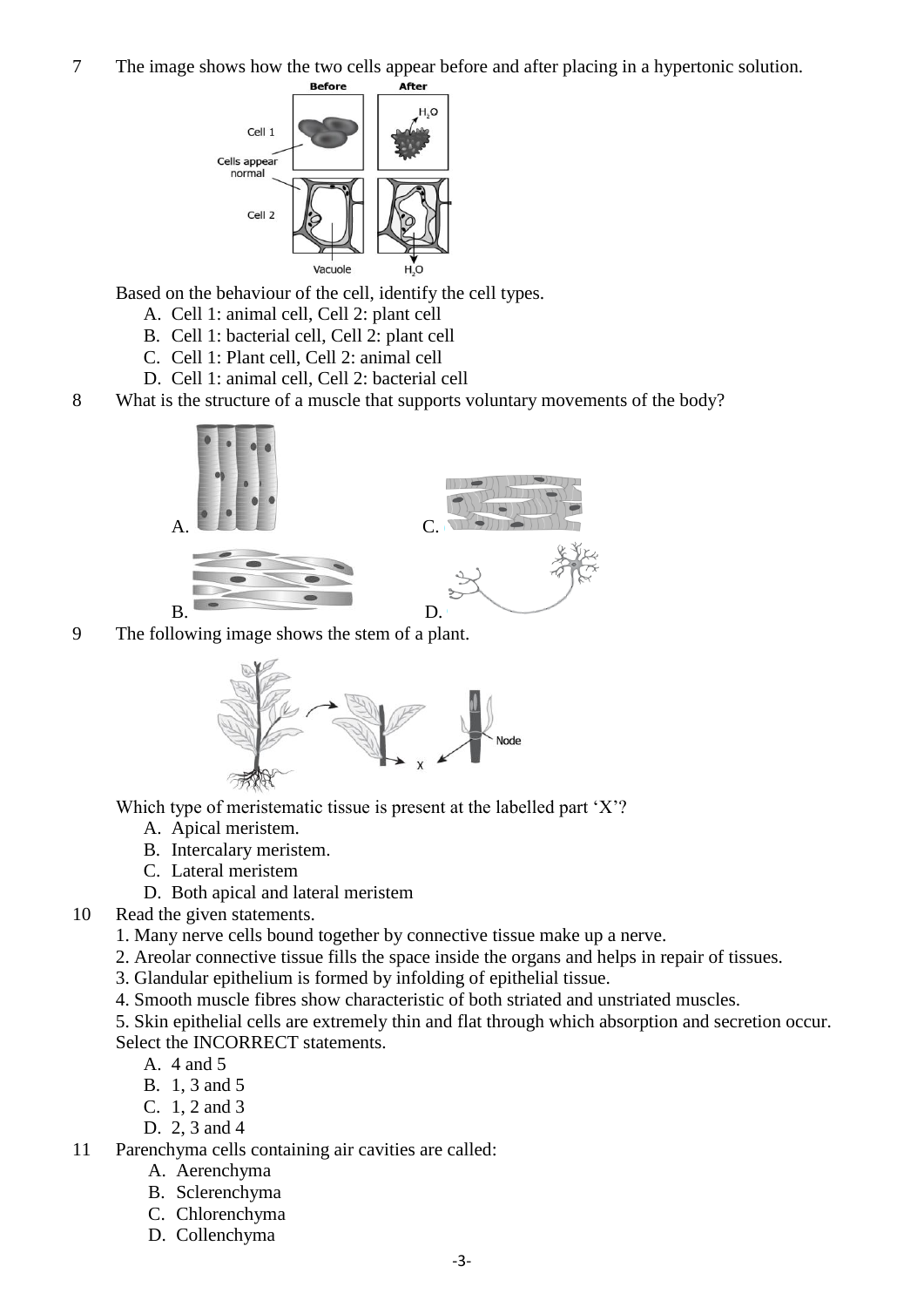- 12 What are suicidal bags?
	- A. Plastids
	- B. Mitochondria
	- C. Lysosomes
	- D. Ribosomes
- 13 Tracheids and vessels are found in:
	- A. Xylem
	- B. Cambium
	- C. Cortex
	- D. Phloem
- 14 Which of the following functions is performed by smooth endoplasmic reticulum?
	- A. It helps expel excess water and wastes out of the cell.
	- B. It helps produce ATP molecules.
	- C. It helps digest small foreign particles.
	- D. It helps detoxify the drugs.
- 15 A large amount of energy is required by the cell to carry out various cellular processes. Which part of mitochondria helps generate enough energy required for various chemical activities and how?
	- A. The folds present in the inner mitochondrial membrane decrease the surface area for more ATP production.
	- B. The folds present in the inner mitochondrial membrane increase the surface area for more ATP production.
	- C. The folds present in the outer mitochondrial membrane increase the surface area for more ATP production.
	- D. The folds present in the outer mitochondrial membrane decrease the surface area for more ATP production.
- 16 Which of these features is associated with plasma membrane?
	- A. Permeable
	- B. Impermeable
	- C. Selectively permeable
	- D. Both  $(a)$  and  $(b)$
- 17 Identify simple tissues from the following.
	- A. Parenchyma, xylem and collenchyma
	- B. Parenchyma, collenchyma and sclerenchyma
	- C. Parenchyma, xylem and sclerenchyma
	- D. Parenchyma, xylem and phloem
- 18 A goalkeeper in a game of football pulls his hands backwards after holding the ball shot at the goal. This enables the goalkeeper to
	- A. exerts larger force on the ball
	- B. Reduce the force exerted by the balls on the hands
	- C. increase the rate of change of momentum
	- D. decrease the rate of change of momentum
- 19 Which of the following graphs is not possible?
	- A. Graph (a) B. Graph (b)
	- C. Graph (c) D. Graph (d)

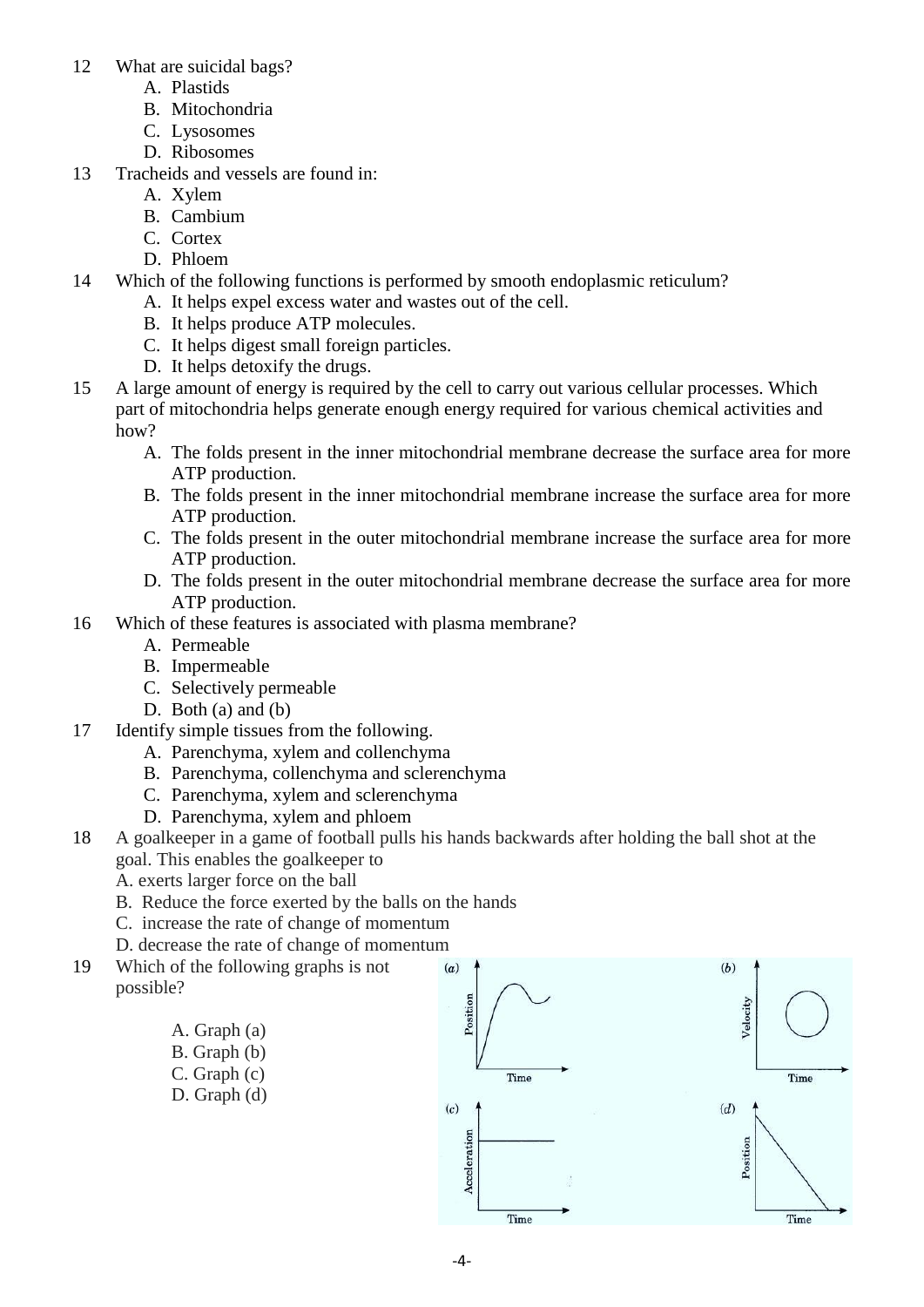- 20 In which of the following cases of motions, the distance moved and the magnitude of displacement are equal?
	- A. If the car is moving on a straight road
	- B. If the car is moving in Circular path
	- C. The pendulum is moving to and fro
	- D. The earth is revolving around the sun.
- 21 A student filled two glasses with water and orange food colour, and mixed them in each of the glasses as given below:

|                | Amount of water in glass | <b>Amount of food color</b> |
|----------------|--------------------------|-----------------------------|
| <b>GLASS 1</b> | 100 Ml                   | $5$ mL                      |
| <b>GLASS 2</b> | $100$ mL                 | $10 \text{ mL}$             |

Which water would appear darker of the two?

- A. Glass 1 because it has less solute
- B. Glass 2 because it has more solute
- C. Glass 1 because it has more solvent
- D. Glass 2 because it has more solvent
- 22 Rashida prepared four mixtures A, B, C, and D to test the properties of mixtures. Given below is the experimental setup done by her to check the filterability of the mixtures.



Based on the observation, which of the following might contain a suspension?

- A. Setup A and D
- B. Setup B
- C. Setup C
- D. None of the setup
- 23 Chromosomes are composed of:
	- A. DNA and protein
	- B. DNA and sugar
	- C. Sugar and protein
	- D. Chromatin
- 24 Cell walls of sclerenchyma are rich in :
	- A. Cellulose
	- B. Pectin
	- C. Lignin
	- D. Hemicellulose

## **SECTION - B**

Section - B consists of 24 questions (Sl. No.25 to 48). Attempt any 20 questions from this section. The first attempted 20 questions would be evaluated.

- 25 How much momentum will a dumb-bell of mass 10 kg transfer to the floor if it falls from a height of 80 cm? Take its downward acceleration to be 10  $\text{m/s}^2$ .
	- A. 40 kgm/s
	- B. 80 kgm/s
	- C. 100 kgm/s
	- D. 200 kgm/s
- 26 In circular motion the
	- A. direction of motion is fixed.
	- B. direction of motion changes continuously.
	- C. acceleration is zero.
	- D. velocity is constant.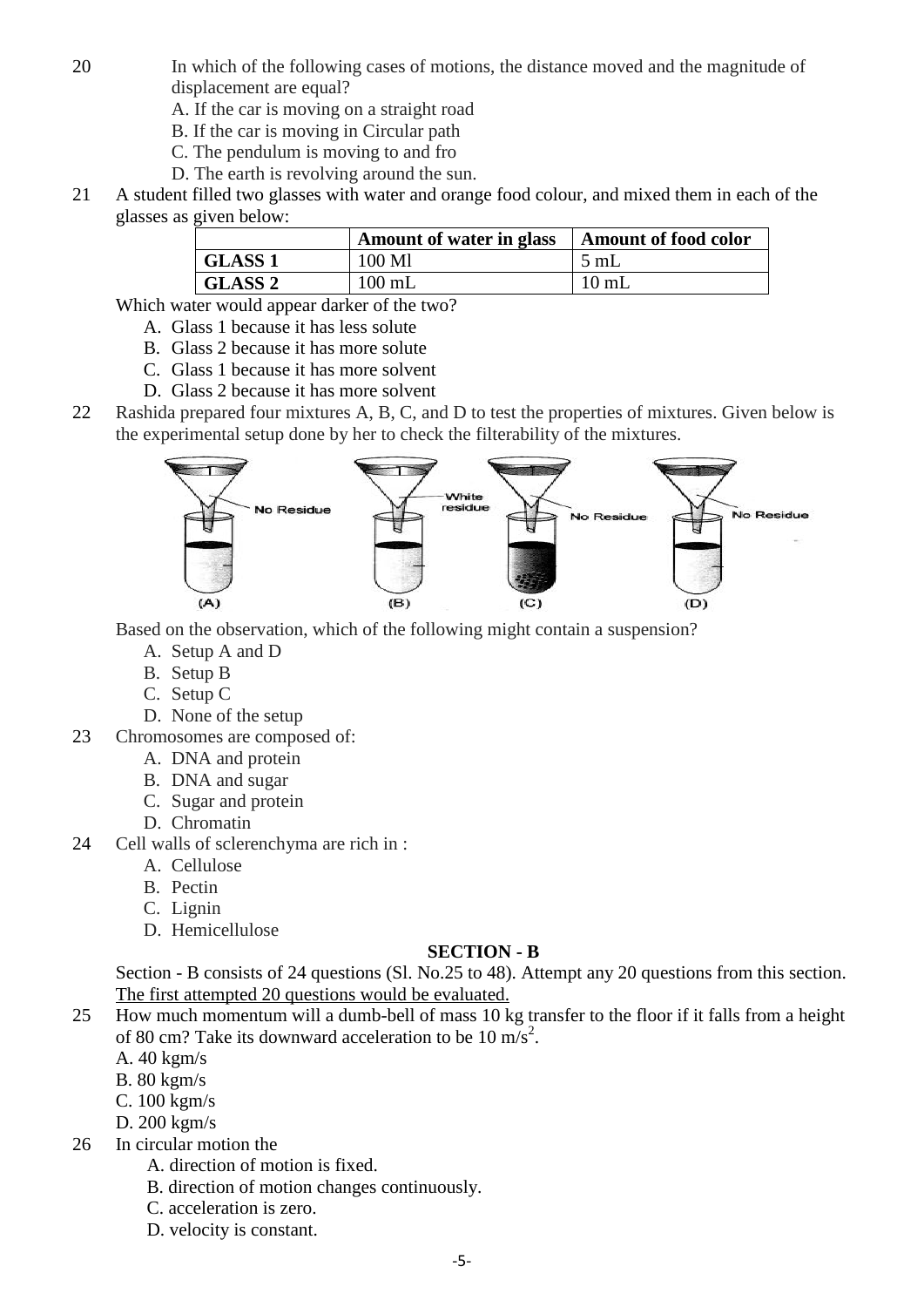- 27 Which of the following is a function of Golgi body?
	- A. Degradation and elimination of waste substances.
	- B. Storage, modification, and packaging of products in vesicles.
	- C. Synthesis of lipids and proteins.
	- D. Providing rigidity and turbidity to the cell.
- 28 Which type of epithelium lines the inner surface of the respiratory tract?
	- A. Squamous epithelium
	- B. Ciliated columnar epithelium
	- C. Columnar epithelium
	- D. Cuboidal epithelium
- 29 In plants, food is made mainly by the leaf cells. Which organelles do these leaf cells have which enable them to make food?
	- A. These cells have plastids with pigment chlorophyll that helps to photosynthesize.
	- B. These cells have mitochondria that provide energy in form of ATP.
	- C. These cells have colorless plastids which absorb sunlight and help the plant to photosynthesize.
	- D. These cells have vacuoles which provide essential nutrients required for photosynthesis.
- 30 What is the basis of differentiation between a prokaryotic and a eukaryotic cell?
	- A. Presence or absence of cytoplasm.
	- B. Presence or absence of cell membrane.
	- C. Presence or absence of genetic material.
	- D. Presence or absence of membrane bound organelles.

*Question No. 31 to 34 consist of two* statements – Assertion (A) and Reason (R). Answer these

questions selecting the appropriate option given below:

- A. Both A and R are true and R is the correct explanation of A
- B. Both A and R are true and R is not the correct explanation of A
- C. A is true but R is false
- D. A is False but R is true
- 31 **Assertion:** the speedometer of a car measures the instantaneous speed of the car. **Reason:** Average speed is equal to the total distance covered by an object divided by the total time taken.
- 32 **Assertion:** Silver bromide is made by combining silver and bromine elements. **Reason:** Silver bromide is a pure substance
- 33 **Assertion:** Dust particles in air form aerosol.
- **Reason:** Dust particles form the dispersion medium and the air is dispersed phase.
- 34 **Assertion**: Plasma membrane is selectively permeable.
- **Reason**: Plasma membrane allows some molecules to pass through it more easily than others.
- 35 A boy walks 10m in straight path moving away from a lamp pole in a garden and walks 5m back on the same path. What is the displacement of the boy from the lamp pole?
	- A. 0 m B. 5 m C. 10 m D. 15 m
- 36 A Ball P of mass m<sub>1</sub> travelling with a velocity u<sub>1</sub> collides with another Ball Q of mass m<sub>2</sub> at rest. After collision both the balls start moving in the same direction and the velocity of Ball P changes to  $v_1$  and velocity of Ball Q changes to  $v_2$ . If the momentum is conserved, which option correctly relates the momentum before and after the collision?

A.  $m_1$ .  $u_1 + m_1$ .  $v_1 = m_2$ .  $v_2$ B.  $m_1$ .  $u_1 = m_1$ .  $v_1 + m_2$ .  $v_2$ C.  $m_2 \, v_2 - m_1 \, u_1 = m_1 \, v_1$ D.  $m_1 \, u_1 = m_1 \, v_1 - m_2 \, v_2$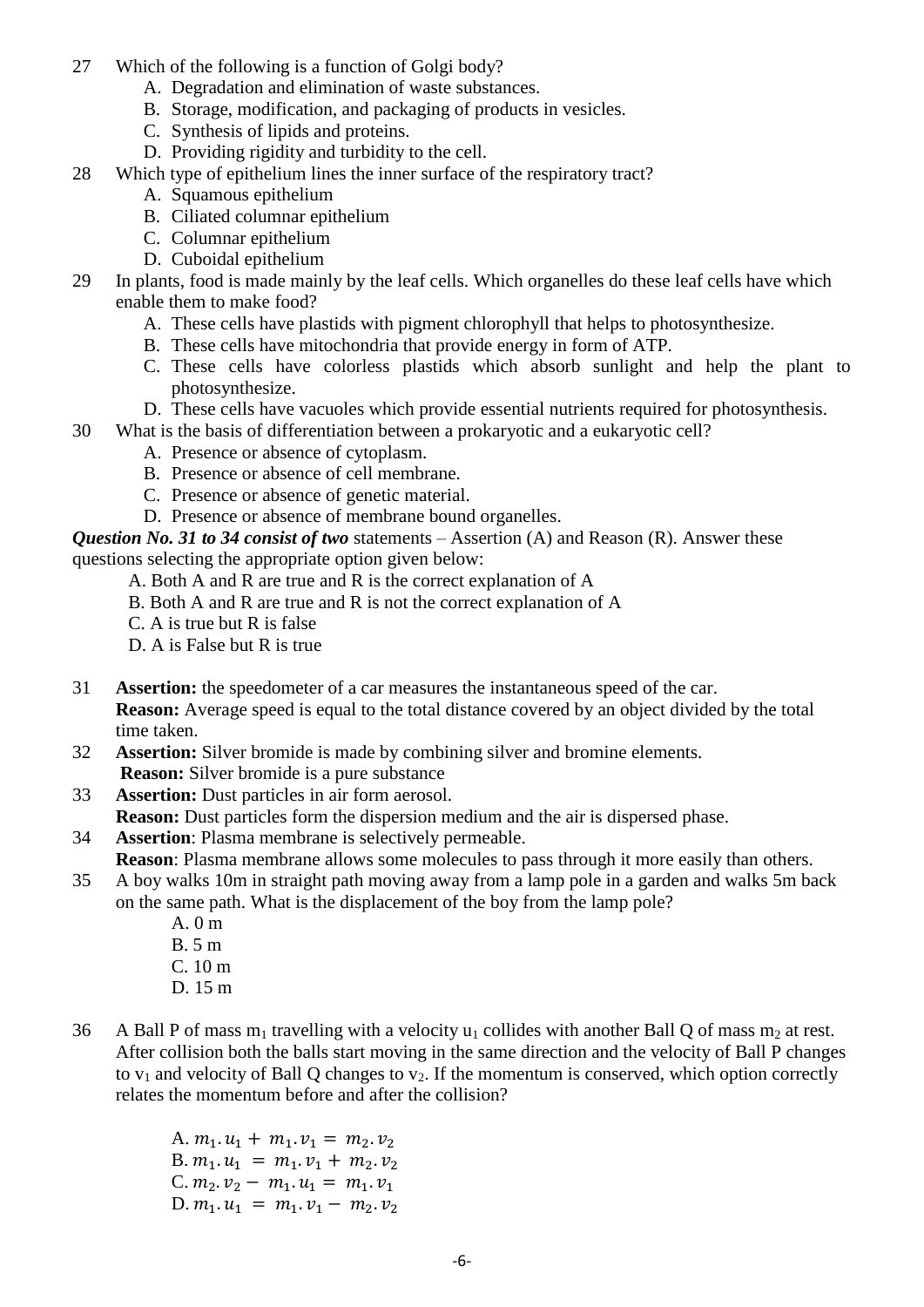37 The image shows the forces acting on the car.



Which option defines the state of the car?

- A. car is accelerating
- B. car is slowing down
- C. car is moving with a constant velocity
- D. None of these
- 

 $15^{\circ}$ C.?



- A. CaCl<sub>2</sub>
- B. KCl
- C. NaCl
- D. LiSO<sub>4</sub>
- 39 4. Two substances, A and B combine together to form a third substance,  $A_2B$  according to the following reaction:

Temperature (°C)

 $2A + B \rightarrow A_2B$ 

Which of the following statements concerning this reaction are incorrect?

- (i) The product  $A_2B$  shows the properties of substances A and B.
- (ii) The product  $A_2B$  will always have a fixed composition.
- (iii) The product  $A_2B$  so formed cannot be classified as a compound.
- (iv) The product  $A_2B$  so formed is an element.
	- A. (i), (ii) and (iii)
	- B. (ii), (iii) and (iv)
	- C. (i), (iii) and (iv)
	- D. (iii) and (iv)
- 40 Roots absorb water from soil by the process of:
	- A. Plasmolysis
	- B. Diffusion
	- C. Osmosis
	- D. Endocytosis
- 41 An animal cell and a plant cell are placed in a sugar solution whose water concentration is higher than that of both the cells. What would likely happen?
	- A. Both the animal and plant cells will burst.
	- B. Both the animal and plant cells will shrink.
	- C. Animal cell will swell while the plant cell will burst.
	- D. Animal cell will burst while the plant cell will swell.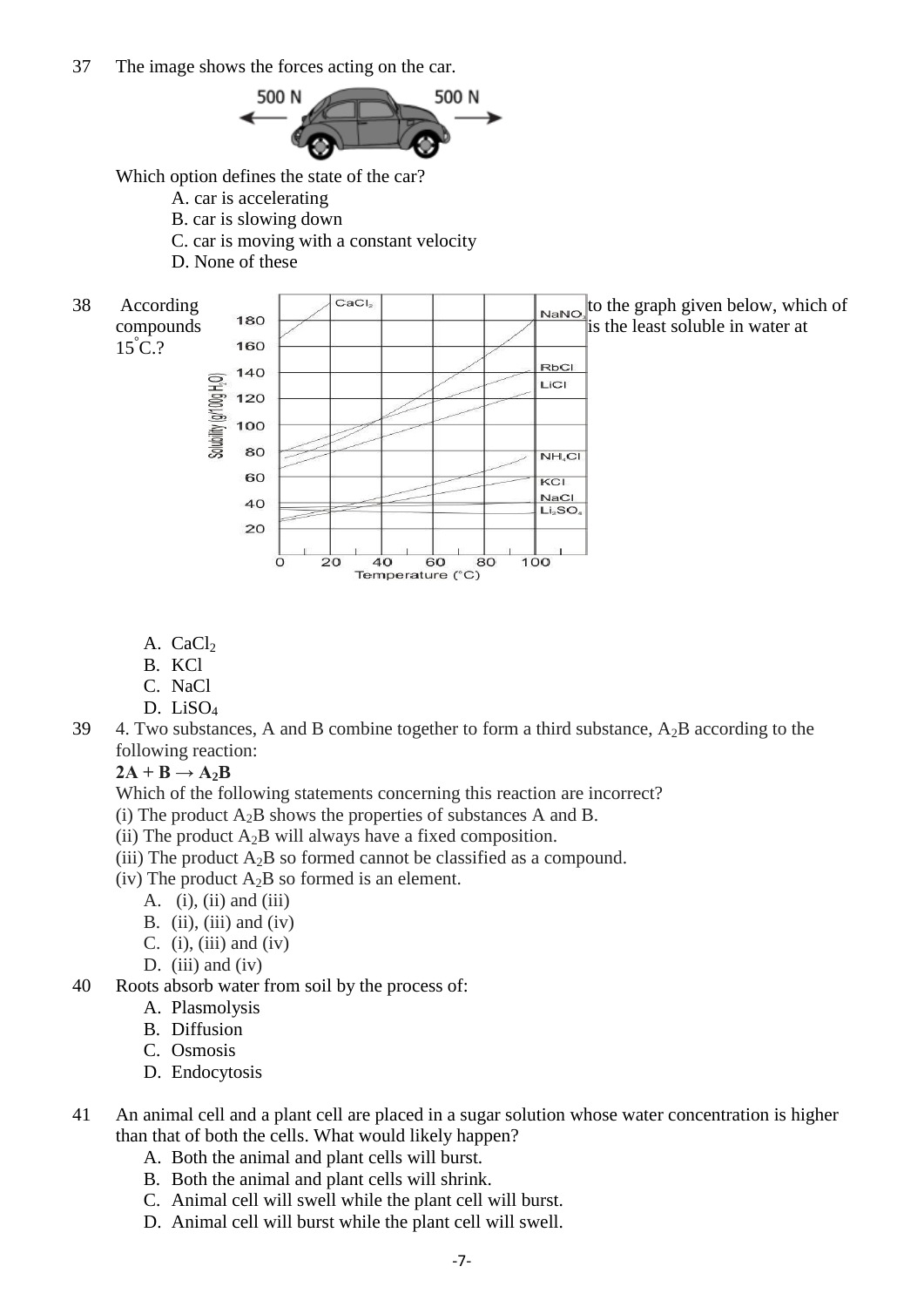- 42 Plasma membrane is composed of:
	- A. Cellulose and lipids
	- B. Lipids and proteins
	- C. Lignin and cellulose
	- D. Cellulose and proteins
- 43 Four cars A, B, C and D are moving on a levelled road. Their distances versus time graphs are shown in the adjacent figure. Choose the correct statement.
	- A. Car A is faster than car D.
	- B. Car B is the slowest.
	- C. Car D is faster than car C.
	- D. Car C is the slowest.
- 44 When the driver of a fast moving car suddenly applies brakes, the passenger in the car
	- A. fall forward
	- B. fall backward
	- C. are not affected
	- D. none of the above
- 45 The graph shows the change in velocity of a car with time.



Which portion of the graph shows the negative acceleration for the car?

- A. OA
- B. AB
- C. CD
- D. DE
- 46 Which of the following are physical changes?
	- (i) Melting of iron metal
	- (ii) Rusting of iron
	- (iii) Bending of an iron rod :
	- (iv) Drawing a wire of iron metal
		- A.  $(i)$ ,  $(ii)$  and  $(iii)$
		- B. (i), (ii) and (iv)
		- C. (i), (iii) and (iv)
		- D. (ii), (iii) and (iv)
- 47 The teacher instructed students to prepare a 50% (mass by volume) solution of sodium hydroxide (NaOH).

Solutions 1,2,3 and 4 were prepared by students

| <b>Solutions</b> | <b>Amount of NaOH</b> | <b>Amount of water</b> |
|------------------|-----------------------|------------------------|
|                  |                       | $100 \text{ mL}$       |
|                  |                       |                        |
|                  |                       | 95 mL                  |
|                  |                       |                        |

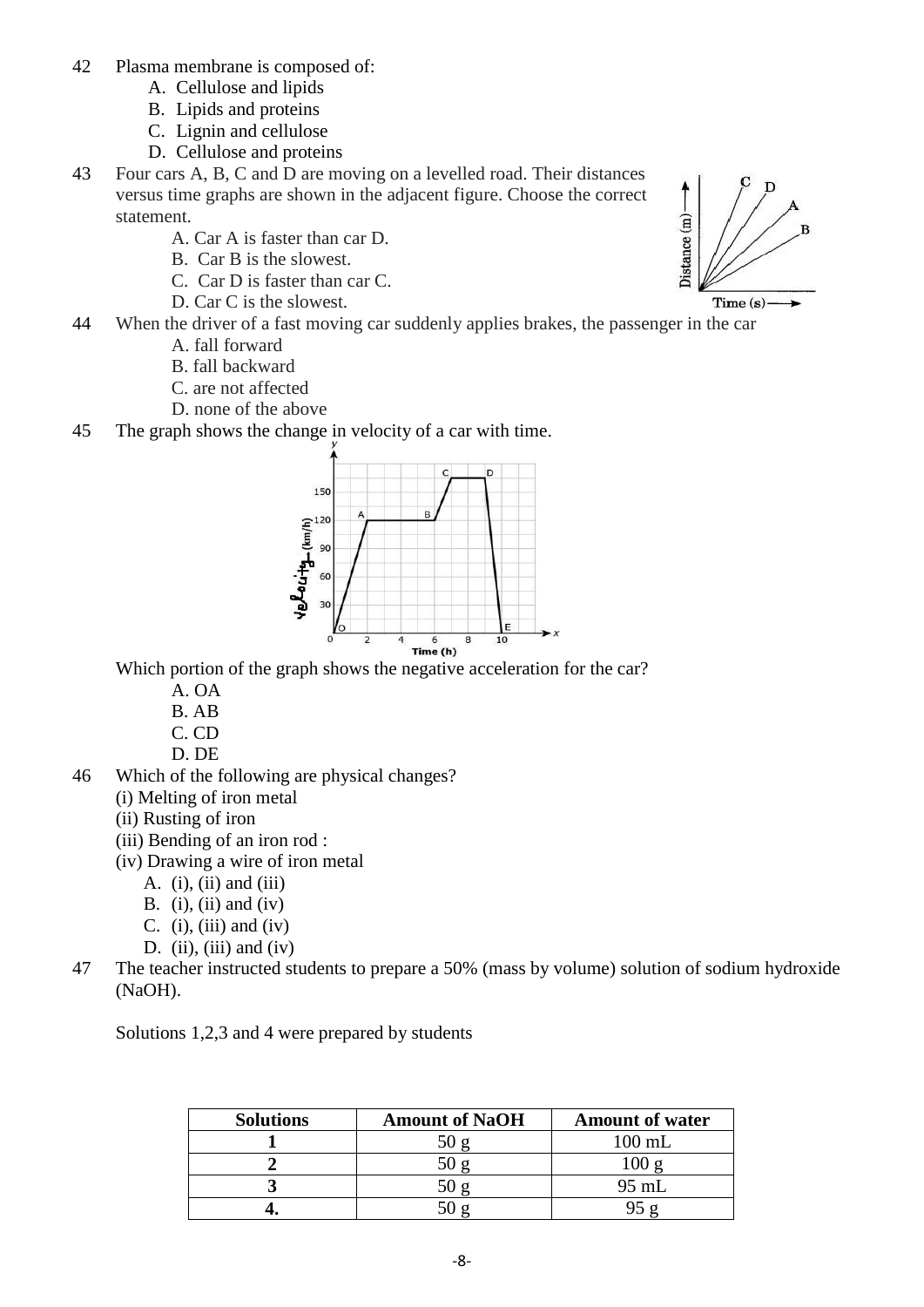Which one of the above is the desired solution

- A. Solution 1
- B. Solution 2
- C. Solution 3
- D. Solution 4

48 An organism has poorly defined nuclear membrane in its cells. This organism could be a/an:

- A. Bacteria
- B. Animal
- C. Fungi
- D. Bird

# **SECTION – C**

Section- C consists of three Cases followed by questions. There are a total of 12 questions in this section. Attempt any 10 questions from this section.

The first attempted 10 questions would be evaluated.

# **Case**

Noor, a young student, was trying to demonstrate an activity based on Physics laws of motion. She took a rubber balloon and inflated it fully. She tied its neck using a thread and adhesive tape and fixed a straw on the surface of this balloon. She took a thread, passed it through the straw and held it in one hand or fixed it on the wall. She asked her friend to hold the other end of the thread or fixed it on a wall at some distance. This arrangement is shown in the figure.

Then she removed the thread tied on the neck of balloon and allowed the air to escape from the mouth of the balloon.



- 49 In which direction will the balloon move?
	- A. Right
	- B. Left
	- C. Upward
	- D. Downward
- 50 Which law of Newton is applicable here?
	- A. Newton's first law
	- B. Newton's second law
	- C. Newton's third law
	- D. None of the laws
- 51 Action-Reaction forces-
	- A. act on the same body
	- B. act on different bodies
	- C. act along different lines
	- D. act in the same direction.
- 52 Which of the following is an incorrect statement?
	- A. Mass is measure of inertia of a body.
	- B. Newton's first law of motion is the law of inertia.
	- C. Unbalanced force produces constant velocity.
	- D. Newton's third law talks about the direction of the force.

# **Case**

A group of students took an old shoebox and covered it with black paper from all sides. They fixed a source of light (a torch) at one end of the box by making a hole in it and made another hole on the other side to view the light. A white-coloured sample of an unknown mixture in a beaker/tumbler was placed in the box as shown in the figure. They were amazed to see that the sample of the mixture taken in the tumbler was illuminated inside the box.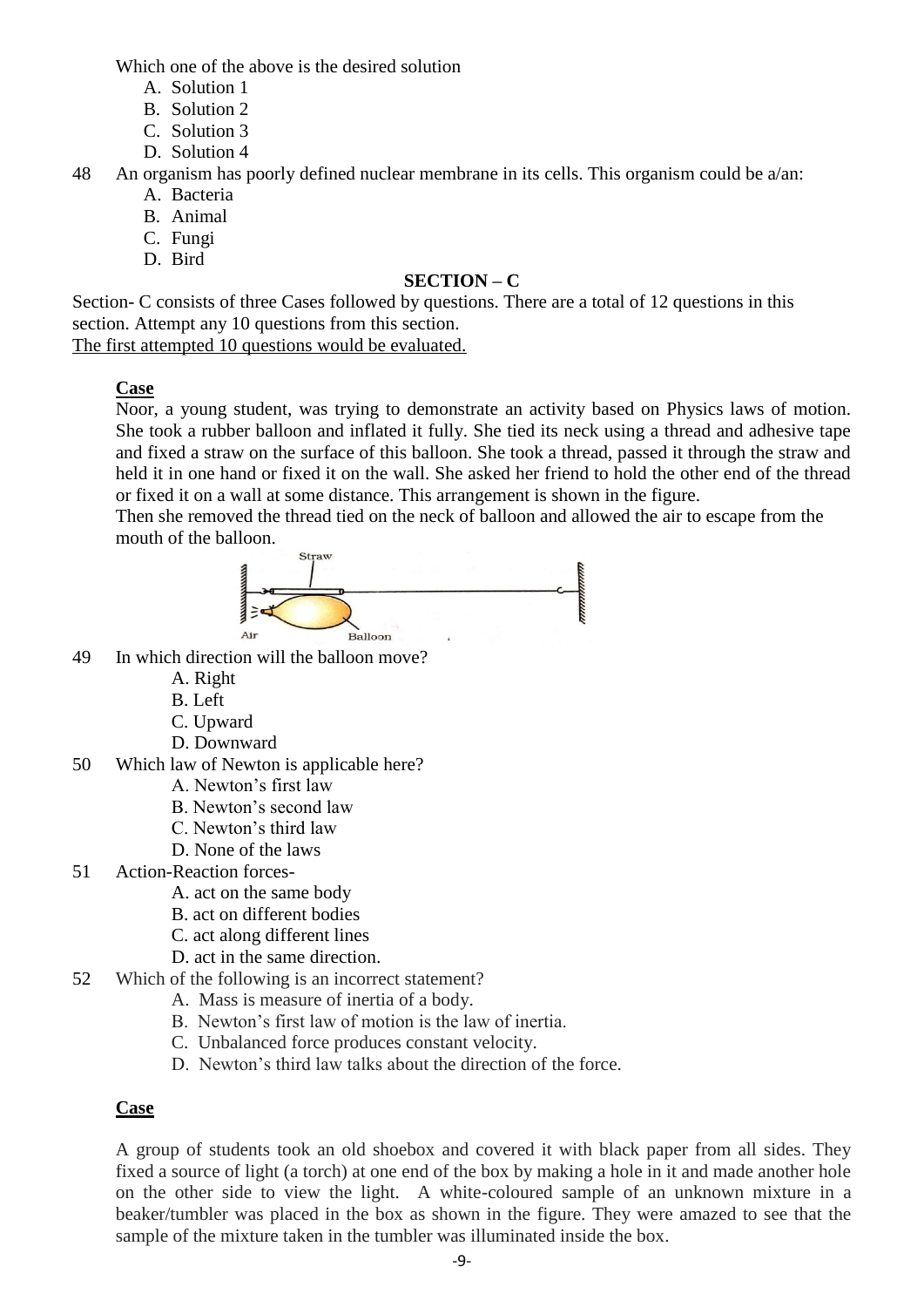

- 53 What is the name of the process responsible for the illumination of the mixture?
	- A. Dispersion Effect
	- B. Centrifugation
	- C. Tyndall Effect
	- D. Chemical Effect
- 54 What type of mixture the white-coloured sample taken in the beaker/tumbler can be?
	- A. True solution
	- B. Suspension
	- C. Colloids
	- D. Either a suspension or a colloid
- 55 The unknown sample of the mixture in the tumbler was replaced by a sugar solution in water. Which of the following change will be observed inside the box.
	- A. No change will be observed.
	- B. No illumination will be observed in the tumbler inside the box
	- C. The intensity of the illuminated light from the sample will increase.
	- D. The intensity of the illuminated light from the sample will decrease.
- 56 With reference to the image given below, the correct designation representing the relative particle size in different types of mixtures is :



- A. I True solution, II- Colloids, III- Suspension
- B. I True solution, II- Suspension, III- Colloids
- C. I Colloids, II- True solution, III- Suspension
- D. I Colloids, II- Suspension, III- True solution

## **Case**

The diagram given below shows a tissue which has made survival of complex plants possible in the terrestrial environment. Study its various parts and answer the questions that follow.

57 Which of the following is the tissue shown in the diagram?

- A. Xylem
- B. Epidermis
- C. Meristem
- D. Phloem